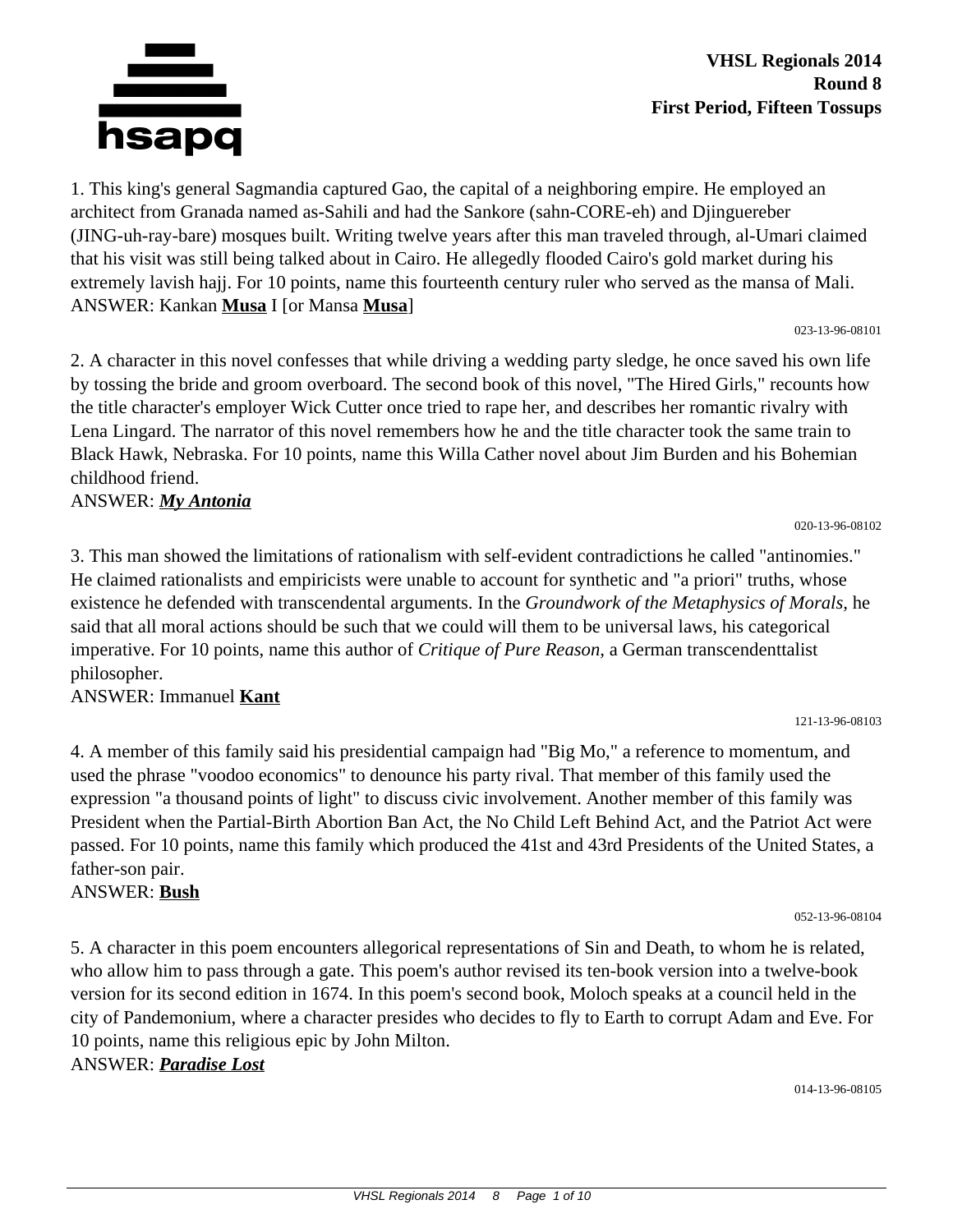6. A disease resulting from a defect in this protein manifests in overly-bendy joints and is Ehlers-Danlos syndrome. Osteogenesis imperfecta is also caused by defects in this protein and manifests as brittle bones. Kidney basement membranes composed of this protein are misshapen in Alport syndrome. A motif in this protein features hydroxyproline, which requires Vitamin C for synthesis, explaining the degradation of this protein in scurvy sufferers. Glycine constitutes about a third of its amino acids. For 10 points, identify this triple-helical protein found in cartilage and blood vessels. ANSWER: **collagen**

7. This MLB team's ballpark has stands in left field called the Crawford Boxes. During the 1990s and early 2000s, this team's lineup included the "Killer Bs," comprised of Derek Bell, Lance Berkman, Craig Biggio, and Jeff Bagwell. Tal's Hill and a train on a track above left field are features of this team's Minute Maid Park. In 2013, this team drafted Mark Appel first overall and moved into the American League. For 10 points, name this MLB team that plays the Lone Star Series against its in-state rival Texas Rangers. ANSWER: **Houston** Astros [or Houston **Astros**]

8. At very low temperatures, this substance can form frazil, which can eventually accumulate into "pancakes". A tuya is a volcano found under this substance. The desiccant magnesium sulfate is used to remove this substance in the lab. This substance enters soil in the process of infiltration. The kilogram is defined as exactly one liter of this substance. In January 2014, this substance was discovered on the dwarf planet Ceres. For 10 points, identify this substance whose presence on Earth is studied by hydrologists. ANSWER: **water** [or **H2O**; or **steam**; or **ice**; prompt on **glacier**s]

9. In a novel by this man, the maid Hepzibah owns a shop where a rebellious tenant practices daguerreotyping. In a short story by this author, Reverend Hooper refuses to remove the title garment. In one of his novels, Holgrave falls in love with Phoebe Pyncheon after she moves into the title house. In a novel by this author, Roger Chillingworth discovers that Reverend Dimmesdale is having an affair with his wife Hester Prynne. For 10 points, name this author of *The House of the Seven Gables* and *The Scarlet Letter.*

### ANSWER: Nathaniel **Hawthorne**

10. This organism contains vesicular structures called Berkeley bodies, which are involved in the CTV pathway. Its vacuoles contain phosphate-rich "dancing bodies". This organism releases A- and alpha-factors during mating, and since it cannot metabolize nitrate, this organism requires supplemental ammonia and urea to promote growth. This organism is one of the smallest in the phylum Ascomycota, and it was the first eukaryote to have its genome sequenced. For 10 points, identify this single-celled fungus commonly used to leaven bread and make beer.

ANSWER: Baker's **yeast** [or *Saccharomyces cerevisiae*]

11. This organ is converted into a surrogate urinary bladder in the Mitrofanoff procedure. A "meso" form of this organ functions primarily as a lymphatic structure. Darwin related this organ's function to the cecum's in animals, and defects in this organ have been shown to increase *C. difficile* infection rates. The Alvarado score can indicate defects in this organ, and pain at McBurney's point is often used to indicate that this organ is inflamed. For 10 points, identify this worm-shaped, possibly vestigial, organ that is connected to the colon and is surgically removed when swollen.

ANSWER: vermiform **appendix** [or cecal **appendix**; or **vermix**]

023-13-96-08107

234-13-96-08110

186-13-96-08109

239-13-96-08108

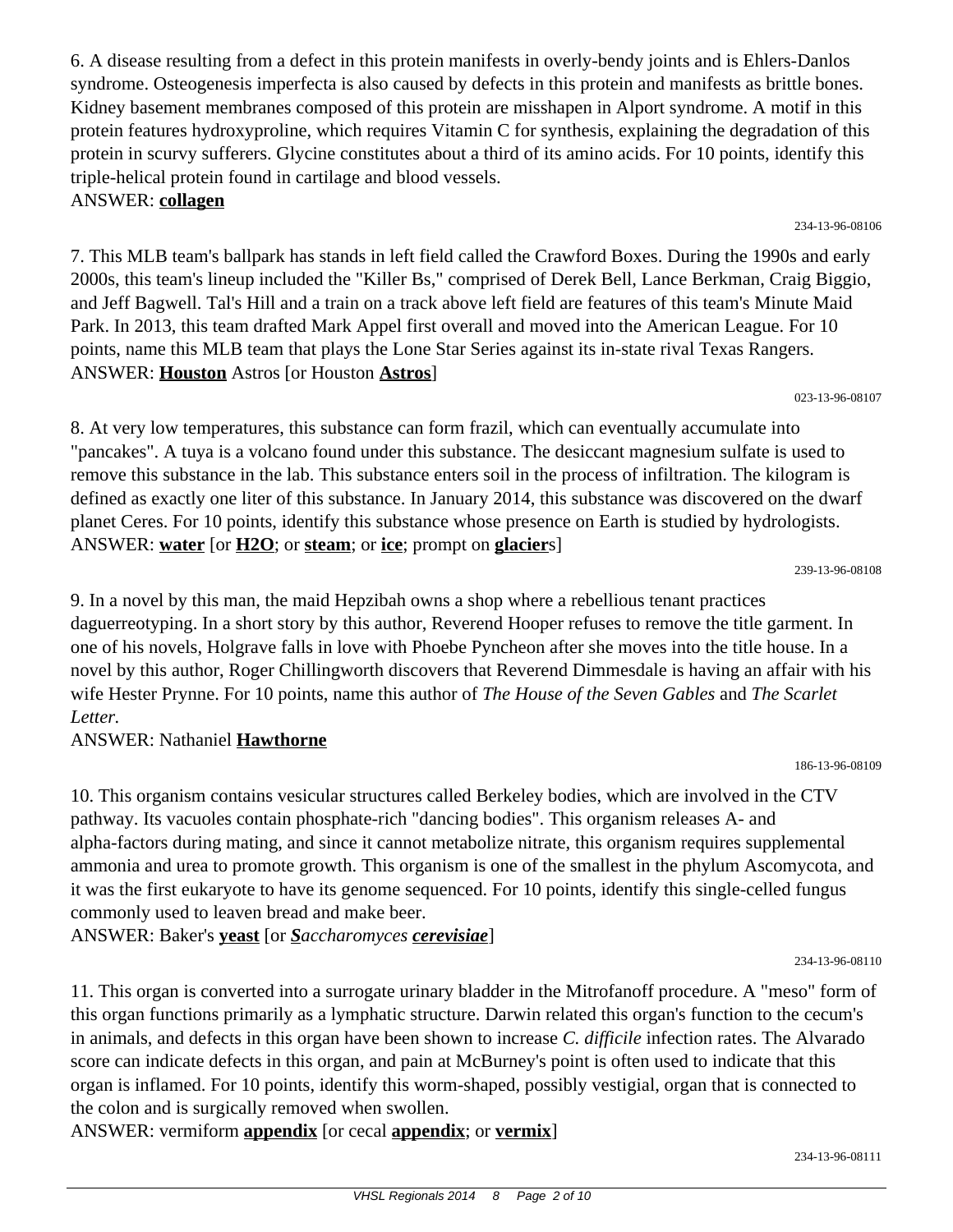12. This crop fed the most beautiful prostitutes of the U.K., according to Adam Smith's *Wealth of Nations.* Frederick the Great's planting of it gave an alternate name to the War of the Bavarian Succession. This crop of South American origin caused millions to flee on "coffin ships" after the *Phytophthora infestans* (FEYE-tof-THOR-uh in-FES-tanz) fungus afflicted it with blight in the 1840s. For 10 points, name this tuberous staple crop whose failure caused famine in Ireland. ANSWER: **potato**es [or *Solanum tuberosum*]

104-13-96-08112

13. Kevin McKenzie created a danced prologue specifically to show the origin of this creature. Riccardo Drigo's score includes a "grand pas de deux" for this creature, which ceases to exist after two lovers commit suicide together and are seen ascending to heaven. A man freezes after aiming his crossbow at this creature, which in some productions has an evil "black" counterpart. Von Rothbart's sorcery caused Odette to transform into this creature. For 10 points, name this title animal of a Tchaikovsky ballet. ANSWER: the **swan** from *Swan Lake*

020-13-96-08113

014-13-96-08114

14. This woman included the refrain "Go, go, go, seek some other where, importune me no more," in her poem "When I Was Fair and Young." This woman was depicted as Gloriana, the title character of an allegorical epic poem by Edmund Spenser. This woman's expressed desire to see Sir John Falstaff fall in love was the apocryphal origin of *The Merry Wives of Windsor.* For 10 points, name this monarch during whose reign Shakespeare wrote most of his plays.

ANSWER: **Elizabeth I** [prompt on **Elizabeth**]

15. The western part of this city is called the Tama Area, and it is the site of an amusement park called Sanrio Puroland. This city has many museums located in its Ueno (oo-EY-noh) Park, including the National Museum of Western Art. Shopping can be done in this city's commercial district called Ginza. The second-tallest structure in the world is this city's namesake Skytree. This city's Imperial Palace is in its Chiyoda ward, and Shibuya is the site of its Meiji (MAY-jee) Shrine. For 10 points, name this city that has the largest metropolitan area in the world and is the most populous in Japan. ANSWER: **Tokyo**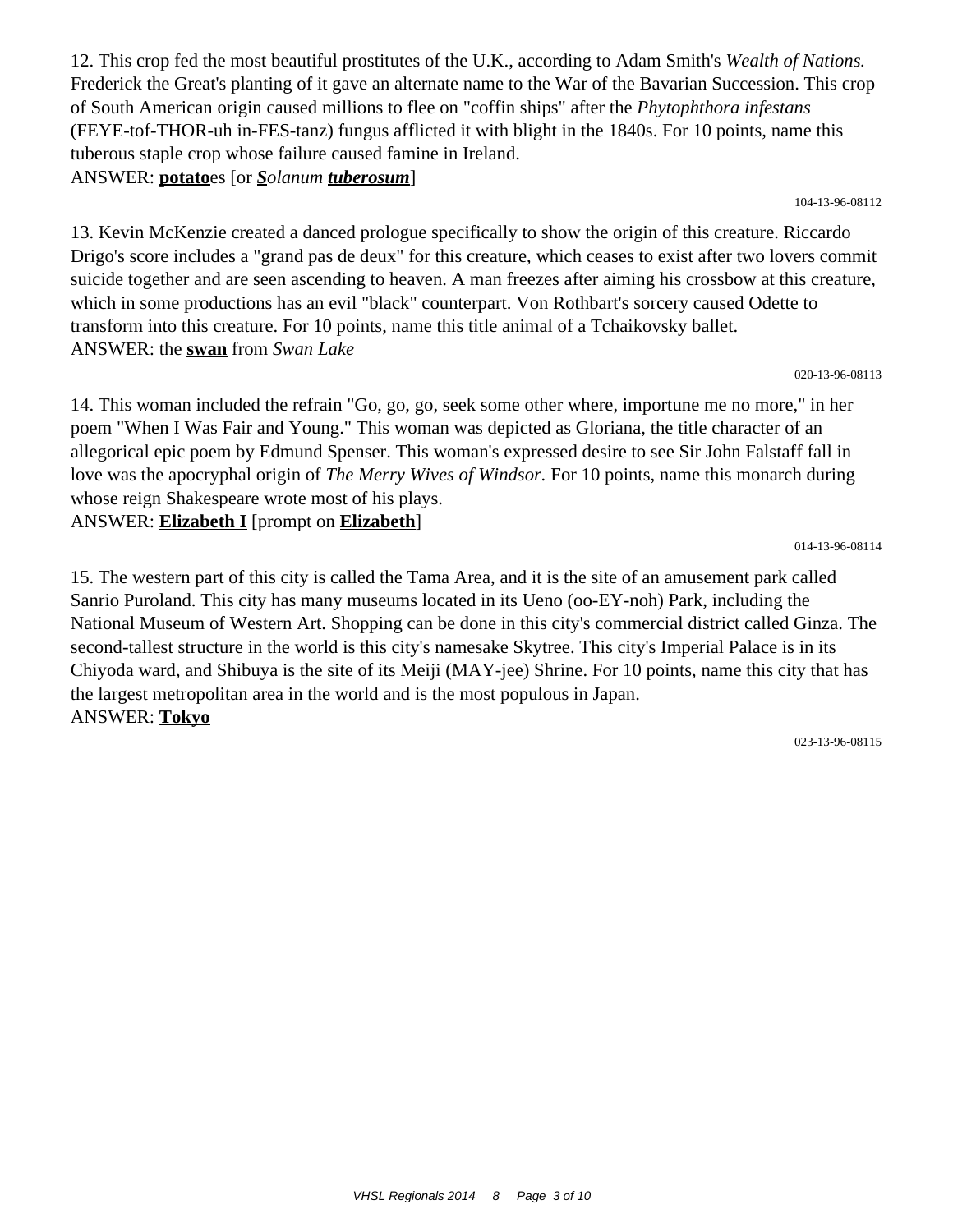

1A. What letter denotes the speed of light in physics and is given to a vitamin also known as ascorbic acid? ANSWER: **c**

1B. What country announced that it had launched a monkey named Fargam into space in December of 2013?

### ANSWER: **Iran**

2A. What Nazi Field Marshal was known as the Desert Fox for his tank warfare tactics in the North African theater of World War II? ANSWER: Erwin **Rommel**

2B. What Shakespeare play begins with the line, "If music be the food of love, play on?" ANSWER: *Twelfth Night*

3A. This is a 20-second calculation question. An angle in standard position has a terminal side that passes through (-12, 9). What is the cotangent of this angle? ANSWER: **-4/3**

3B. This is a 20-second calculation question. If "f of  $x = 3x + 2$ ", then what is "f-inverse of -4"? ANSWER: **-2**

4A. What mountain is the highest peak in North Carolina and the highest point east of the Mississippi River?

## ANSWER: Mount **Mitchell**

4B. What layer of the atmosphere lies above the troposphere? ANSWER: **stratosphere**

5A. What name is given to solutions, used to maintain a stable pH, that consist of a weak acid and the acid's conjugate base?

### ANSWER: **buffer**

5B. What Danish physicist proposed a model of the atom with electrons traveling in defined orbits around the nucleus?

ANSWER: Niels **Bohr**

6A. In what 1954 Alfred Hitchcock film does a wheelchair bound Jimmy Stewart witness a murder through binoculars?

## ANSWER: *Rear Window*

6B. What Italian painted *The Last Judgment* and the ceiling of the Sistine Chapel? ANSWER: **Michelangelo** di Lodovico Buonarroti Simoni

7A. What simple device used to simulate computer algorithms consists of a strip of tape and a read-write head?

## ANSWER: **Turing machine**

7B. What German playwright and friend of Goethe (GUR-tuh) wrote *The Robbers* and *William Tell?* ANSWER: Friedrich **Schiller**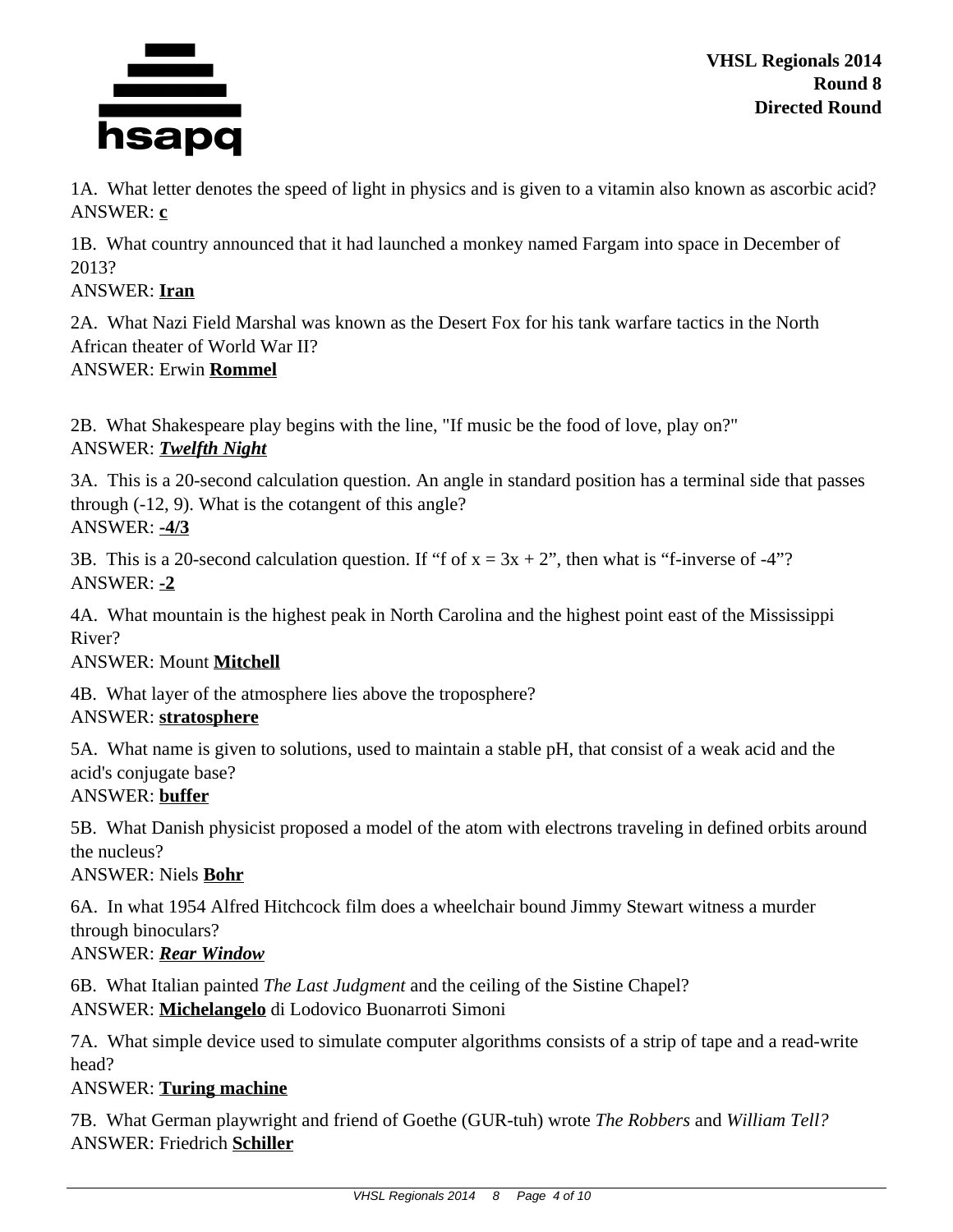8A. What South American country contains the cities of Cuzco and Machu Picchu? ANSWER: **Peru**

8B. What shape is given by the simple formula x-squared plus y-squared equals r-squared? ANSWER: **circle**

9A. What son of Pepin the Short had his reign chronicled by Einhard? ANSWER: **Charlemagne**

9B. What largest U.S. bank, which is led by CEO Jamie Dimon, agreed in 2013 to a record thirteen billion dollar penalty to settle claims over its mortgage backed securities?

# ANSWER: **J.P. Morgan Chase**

10A. This is a 30-second calculation question. A heat in a swimming meet has 9 racers. If the top 3 swimmers in the heat qualify for the finals, how many different possible groups of finalists from this heat are there?

ANSWER: **84**

10B. This is a 30-second calculation question. What is the volume of a sphere that is inscribed in a cube of volume 216 cubic feet? ANSWER: **36 pi** cubic feet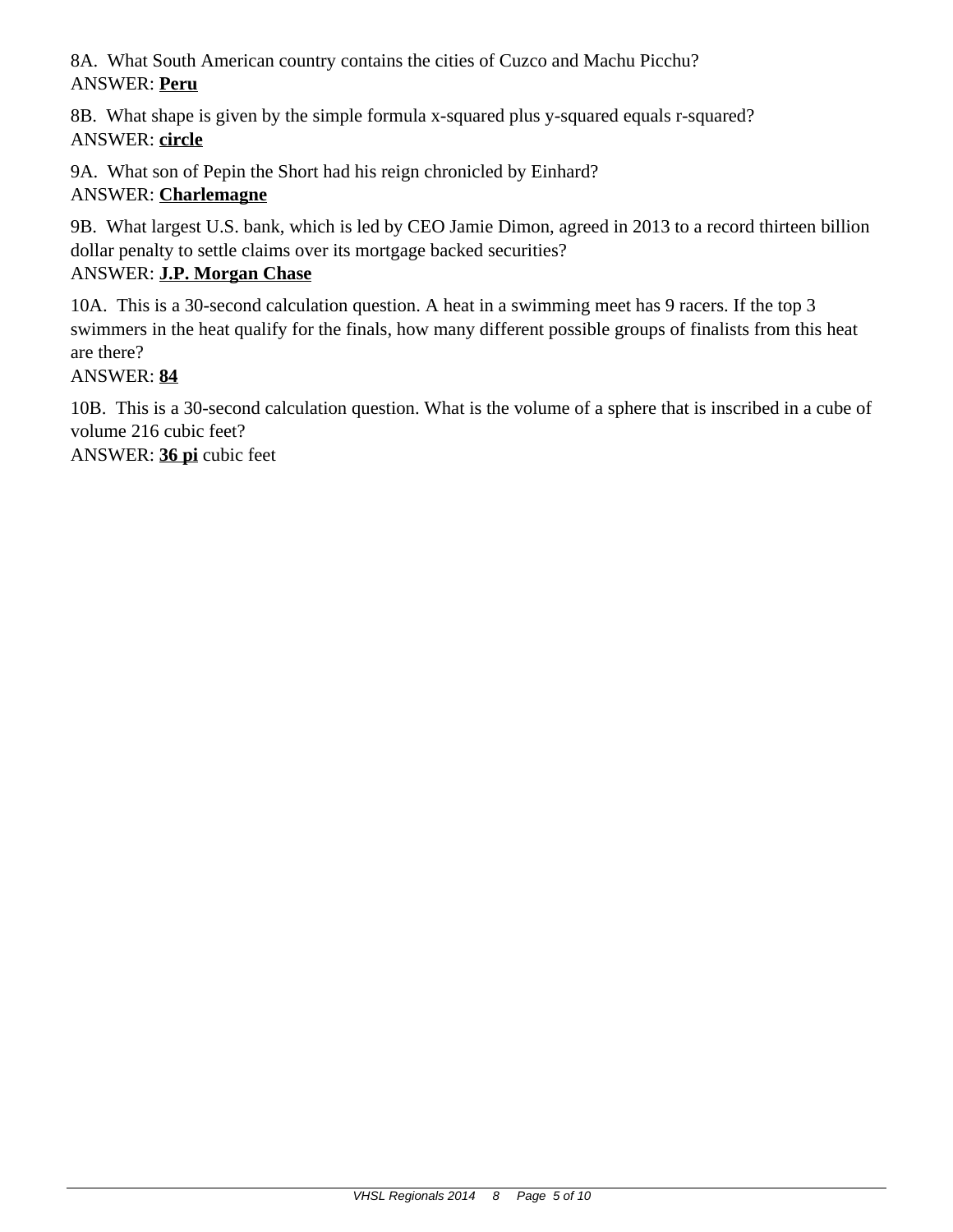

1. In this novel, Mikulitsyn (MEE-kool-EET-sin) takes charge of the old Krueger mansion, and Pasha assumes the nom de guerre of "Strelnikov." The cocaine addict Liberius leads a group of partisans known as the Forest Brotherhood in this book, in which Komarovsky is shot at the Sventitsky's Christmas party. The main character's brother Evgraf agrees to care for the main character's daughter Tania at the conclusion of this novel. For 10 points, name this novel about a physician and his love interest Lara, a novel by Boris Pasternak.

### ANSWER: *Doctor Zhivago*

2. Pieces originally for this instrument include "The Mysterious Barricades," by Francois Couperin. A piece originally composed for this instrument meant to help Count Keyserling (KAI-zer-ling) sleep consisted of an aria with 30 variations. A series of 555 sonatas for this instrument was written by Domenico Scarlatti. The Goldberg Variations were composed for this instrument by J.S. Bach. For 10 points, name this keyboard instrument popular in the Baroque period that produce music by plucking, rather than striking, their strings.

### ANSWER: **harpsichord**

3. On an NFPA label, the square of this color, located on the left, indicates health hazards. Light shining through a colloid produces this color in the Tyndall effect. Anhydrous cobalt chloride, used as a desiccant, is this color, as is solid hydrated copper nitrate. In basic solutions, bromothymol sulfone phthalein (THAY-lean) will turn this color. In a flame test, most alcohols will burn this color. In CPK modeling kits, nitrogen is represented with this color. For 10 points, name this color into which litmus paper turns in sodium hydroxide or other basic solutions. ANSWER: **blue**

190-13-96-08119

080-13-96-08118

030-13-96-08117

4. The title character of a novel by this author is taken to Doune (DOON) Castle after being rescued by the Mac-Ivor clan. This author's formerly popular narrative poems include *The Lady of the Lake* and *Marmion.* He wrote about Jeanie and Effie Deans in his novel *The Heart of Midlothian* and created Rowena and Cedric of Rotherwood in his most famous novel. For 10 points, name this Scottish historical novelist of *Waverley* and *Ivanhoe.* ANSWER: Walter **Scott**

014-13-96-08120

5. This publication contains such regular features as "Charlemagne," an opinion column on France, and "Bagehot" (BAA-jet), a column on Britain. This magazine has a longstanding policy of complete editorial anonymity, with even editor John Micklethwait's name absent. It was founded by James Wilson in 1843 to support the repeal of the Corn Laws. This publication's traditional liberal views led to it being dubbed the "European organ of the aristocracy of finance" by Karl Marx. For 10 points, name this English publication whose title reflects its general interest in monetary policy. ANSWER: *The Economist*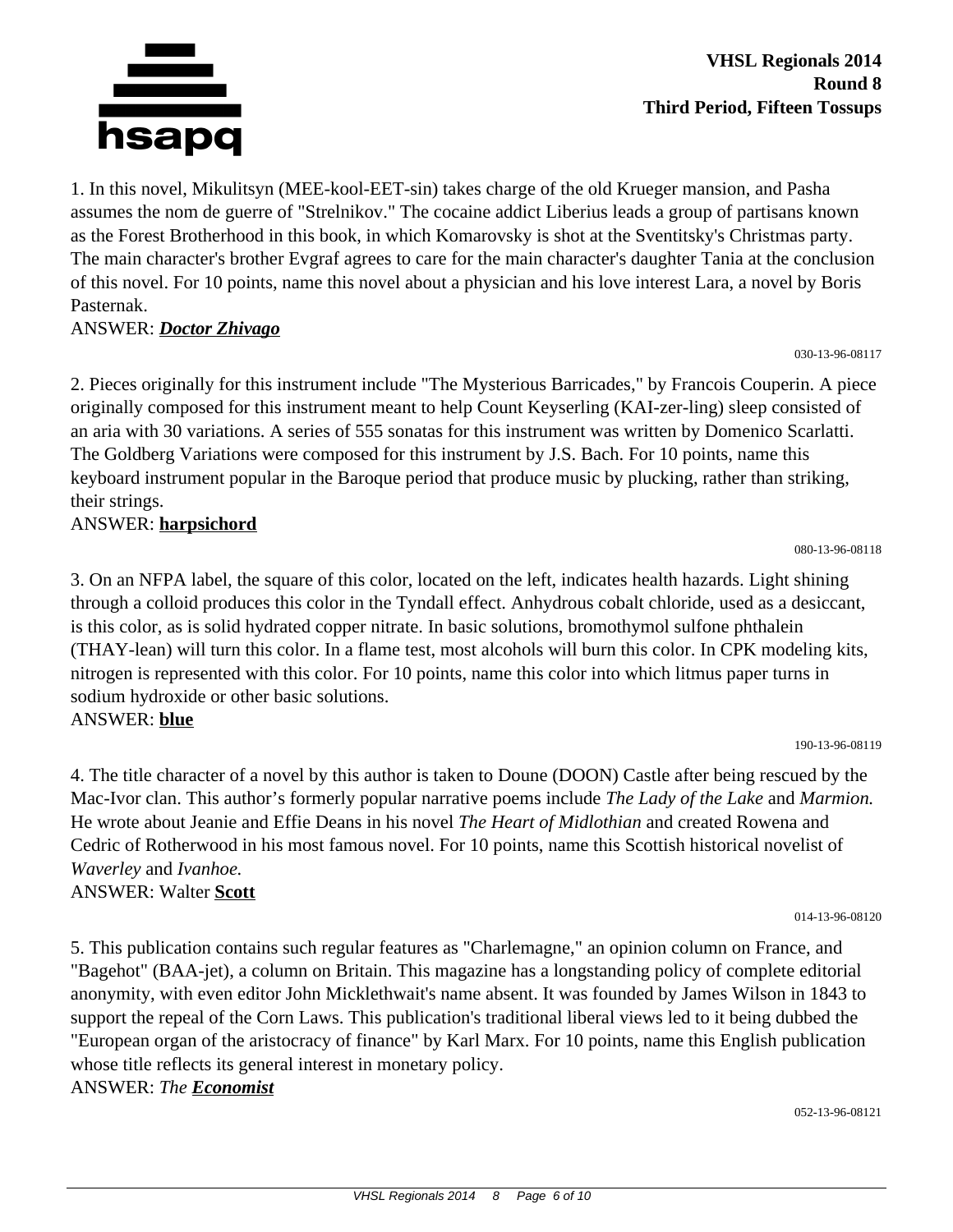6. One of this country's Olympic teams was the subject of the film *Cool Runnings.* This country, the birthplace of brakeman Lascelles (luh-SELLZ) Brown, was the first tropical state to qualify for an Olympic bobsled competition. An unusually high percentage of this country's track and field athletes, including Asafa Powell and Veronica Campbell-Brown, tested positive for PEDs in 2013. For 10 points, name this Caribbean country, the home of sprinter Usain Bolt. ANSWER: **Jamaica**

131-13-96-08122

7. This quantity can be calculated as the square root of the ratio of the permittivity to the permittivity of free space. A material that is birefringent (BYE-ruh-FRIN-jent) has multiple values for this quantity. Snell's law gives the ratio of the angles of incidence as a ratio of this quantity for two mediums. It is equal to the ratio of the speed of light in a vacuum to that in a particular medium. For 10 points, identify this quantity that is important to a phenomenon that makes straws appear bent in water.

### ANSWER: **index of refraction** [or **refractive index**]

8. A character in this novel lost a baby because a more powerful character refused to pay for milk. In this novel, Miss Ophelia teaches Topsy how to read. This novel includes the characters Prue and Sambo. In this novel, Tom Loker becomes a changed man after spending time in a Quaker settlement. Its title character saves Eva St. Clare from drowning and is whipped to death on the orders of his cruel master, Simon Legree. For 10 points, name this anti-slavery novel by Harriet Beecher Stowe. ANSWER: *Uncle Tom's Cabin*

9. A tribromide of this element converts alcohols into alkyl bromides. A triphenyl ylide (ILL-id) of this element is used to convert a ketone into an alkene in the Wittig reaction. The yellow allotrope of this element is pyrophoric, although the primary two allotropes of this element are colored red and white. The electron transport chain produces a molecule that contains three anions named for this element. For 10 points, identify this second element in the nitrogen family that is extensively used in fertilizers and has atomic symbol P.

## ANSWER: **phosphorus** [or **P** until read]

10. Craig Robinson's guest spot as Doug Judy on this TV show involved him tricking characters into thinking his Asian barber is the Pontiac Bandit. "Mouth feel" is a component of the pizza rankings sent out in e-mail blasts on this show by Boyle, who has a crush on, and takes a bullet for, Diaz. A mental breakdown following the birth of Cagney and Lacey occurred for this show's character Terry. In the first episode of this show, Peralta finds out that new captain Ray Holt is openly gay. For 10 points, name this Fox TV show starring Andy Samberg, about a New York police precinct. ANSWER: *Brooklyn Nine-Nine*

11. A song about this war begins with a wife noting "Reuben, Reuben, I've been thinking" before the response "how ya gonna keep 'em down on the farm?" A protest song about this war was called "I Didn't Raise My Boy to Be a Soldier." A George M. Cohan song about it begins with the lyric "Johnny, get your gun" and has a chorus noting "that the Yanks are coming." American forces in this war also sang "It's a Long Way to Tipperary." For 10 points, name this war during which the song "Over There" was written in 1917.

ANSWER: **World War I** [or the **First World War**; or the **Great War**]

186-13-96-08124

226-13-96-08123

023-13-96-08126

052-13-96-08127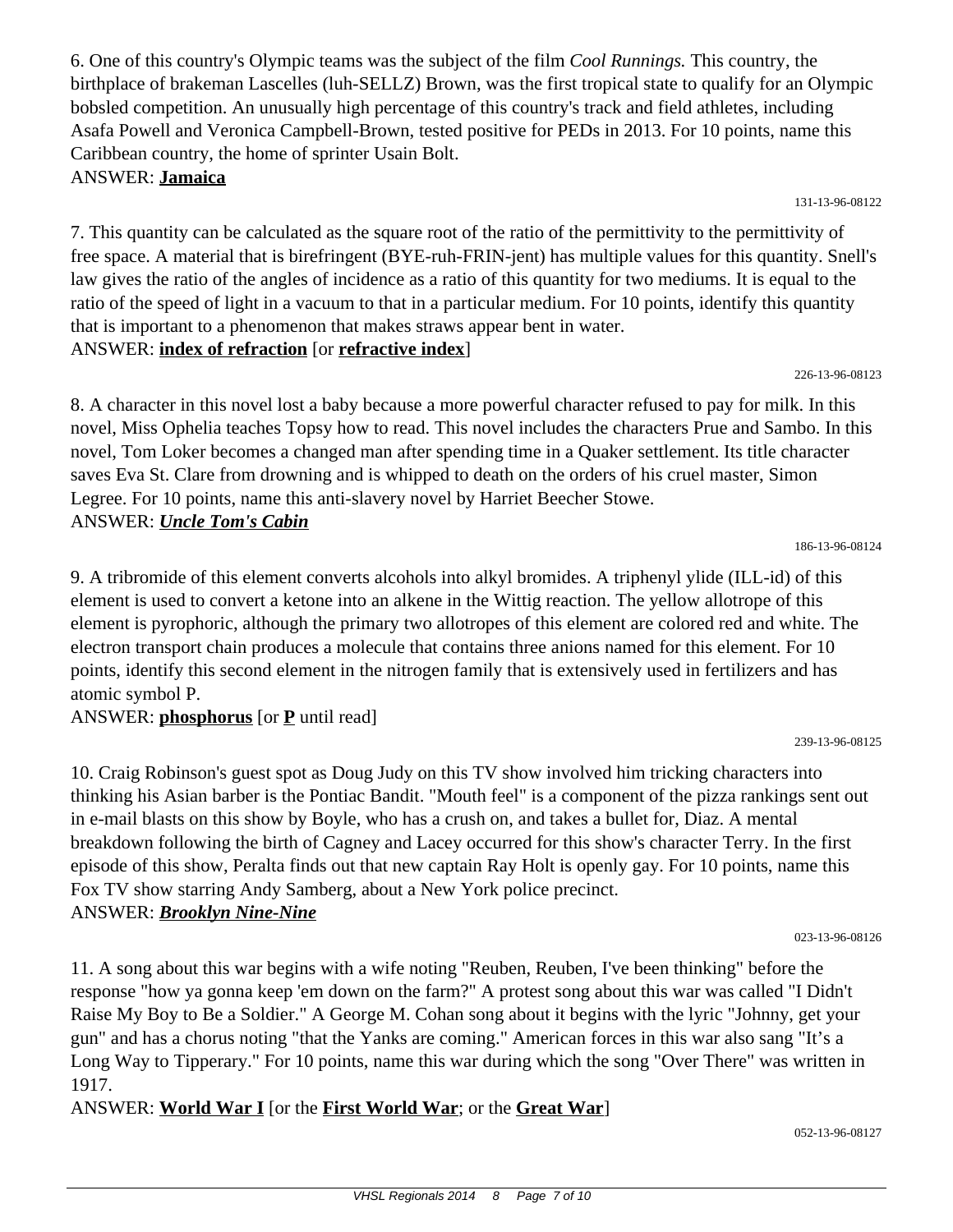12. This American city shares its name with a 1939 German ocean liner filled with Jewish refugees that was denied entry to the United States. The notoriously poverty ridden Pruitt-Igoe urban renewal project was in this city. Dred Scott filed a lawsuit for his freedom from here. Led by the Choteau family for many years, this city was the departure point for the Lewis and Clark expedition. The Anheuser-Busch company is based here. For 10 points, name this Missouri city which lies directly across the Mississippi River from the Cahokia Mounds site.

### ANSWER: **St. Louis**

13. In rituals involving these items, the phrase "l'had'lik neir" (luh-HOD lick-NAIR) is used. A ritual involving two of these items uses one of them to fulfill the commandment "remember" and the other to fulfill the commandment "observe." A hand is waved over these items and then used to cover the eyes by a woman who uses them at the start of Shabbat. In another Jewish holiday, these items include the "shamash," and an additional one is used on each of eight days. For 10 points, identify these items which are placed in a menorah on Hannukah and lit. ANSWER: **candle**s

019-13-96-08129

14. This construction is generally used only in formal or written French, and is replaced by liberal use of "c'est" (SEH) or "ce" (SUH) to start sentences in most speech. This construction involves the preposition "par" when there is a specific action expressed, or "de" when a more general state of being is involved. This construction is formed by conjugating the verb "être" (ATE-ruh) with the past participle, which agrees in gender and number with the subject. For 10 points, identify this French verb voice which is used to express actions done to the subject by an agent.

ANSWER: French **passive** voice [or la voix **passive**]

019-13-96-08130

15. A location of this type included the House of Jaguars and the House of Bats. That location of this type was filled with obstacles such as a river of blood, a river of scorpions and a river of pus, and was the Mayan one, Xibalba (shih-BALL-buh). Aeneas uses the Golden Bough to visit his father Anchises (an-KAI-seez) in this location. One of these locations features the pits of Tartarus and the Elysian Fields. For 10 points, name this type of mythological region exemplified by Hades. ANSWER: **underworld**s [or **hell**s; or specific sites before they are read, such as **Xibalba** and **Hades**]

186-13-96-08131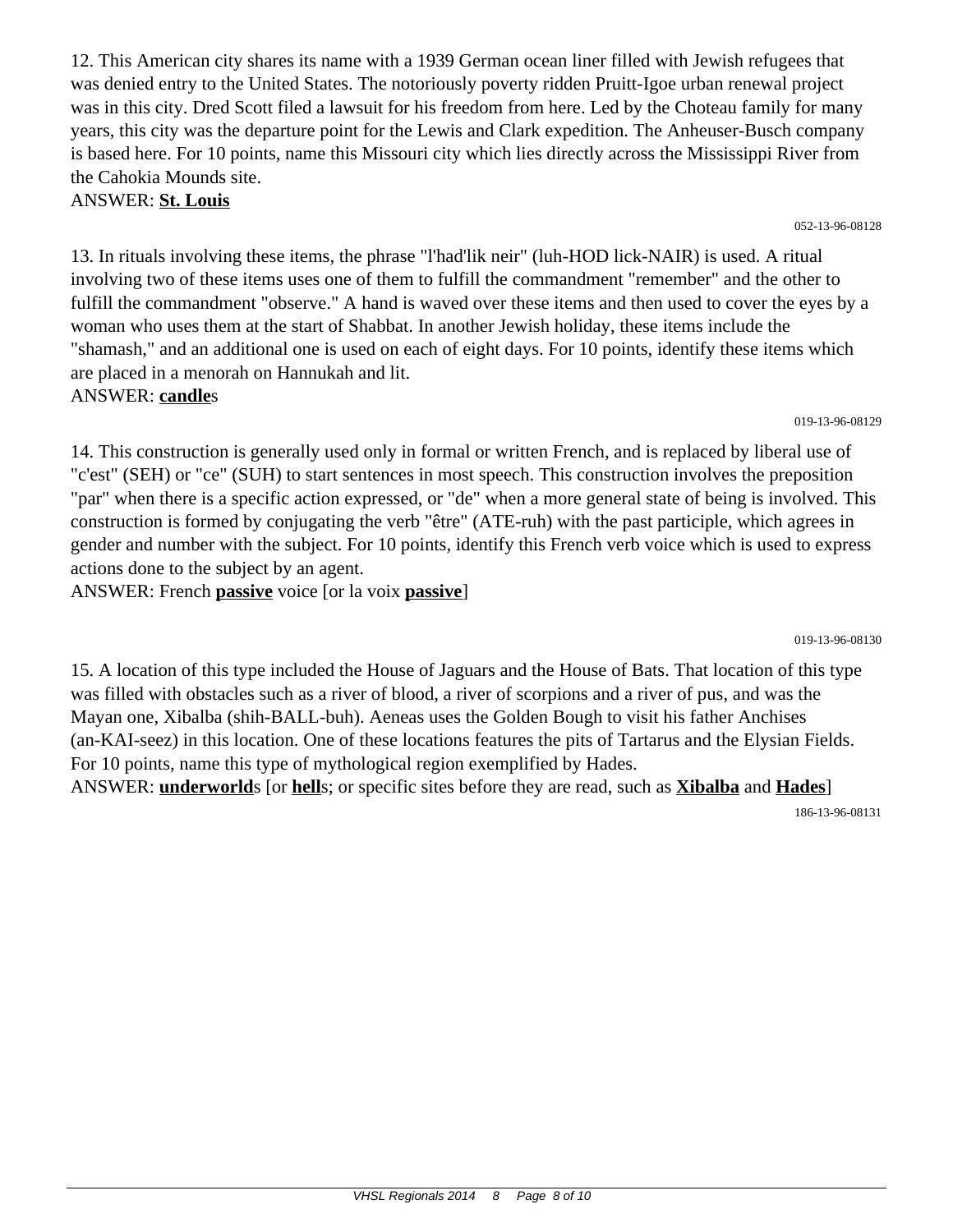

1. In response to Mayor Levi Boone's restrictions on taverns in this city, the 1855 Lager Beer Riot broke out. Another of its mayors, Carter Harrison, was assassinated by a failed office seeker. Dr. Henry Howard Holmes killed numerous people in this city during a festival. As documented in the book *The Devil in the White City,* it hosted the 1893 World's Columbian Exposition. This city suffered a disaster legendarily caused by Mrs. O'Leary's cow kicking over a lantern. For 10 points, name this Illinois city severely damaged in an 1871 "great fire." ANSWER: **Chicago**

052-13-96-08132

2. A boy assiduously tries to kiss every inch of his body in one of this author's novels, which draws on aspects of his commencement speech at Kenyon College and takes place in an IRS office. This author wrote about his depressing week aboard a cruise ship in "A Supposedly Fun Thing I'll Never Do Again." Prior to his 2008 suicide, this writer published a crowded novel set at the Enfield Tennis Academy, about the Incandenza family. For 10 points, name this postmodern author of *Infinite Jest.* ANSWER: David Foster **Wallace**

020-13-96-08133

3. One type of these events is triggered by a drop in pressure caused by increased pair-production. The Phillips relationship describes the light curve of another type of these events, which were used by Reiss and Perlmutter to show that the expansion of the universe is accelerating. Yet other types occur after core collapse or when a star crosses the Chandrashekar (chohn-druh-shay-KAR) limit. The Crab nebula is the remnant of one observed in 1054. For 10 points, name these cosmic events in which a star explodes. ANSWER: **supernova**e [or **SN**]

048-13-96-08134

4. A character in this play says that "the truth is rarely pure and never simple," and the observation, "this suspense is terrible, I hope it will last," is made in it during a search for birth records. The protagonist of this play uses the excuse of visiting an invalid friend named Bunbury to avoid engagements with his aunt, Lady Bracknell. In this play, romantic purposes lead both Algernon Moncrieff and Jack Worthing to claim the title name. For 10 points, name this comedy by Oscar Wilde.

ANSWER: *The Importance of Being Earnest*

5. Reference frames that lack this property may be subject to so-called "fictitious" forces. Special relativity only applies to reference frames with this property, which must be non-accelerating. A rotational quantity named for this property is equal to M R-squared for a point mass and is known as its "moment". Aristotle misunderstood this concept, which allows for objects to keep traveling in straight lines. For 10 points, name this topic of Newton's first law, the tendency of a body to resist a change in motion.

ANSWER: **inertia** [or word forms such as **inertial**; prompt on **non-accelerating** until it is read]

132-13-96-08136

014-13-96-08135

This is a calculation question. On a three-question multiple choice test, where there are four answer choices for each question, you guess randomly. What's the probability that you get exactly two of them right? ANSWER: **9/64**